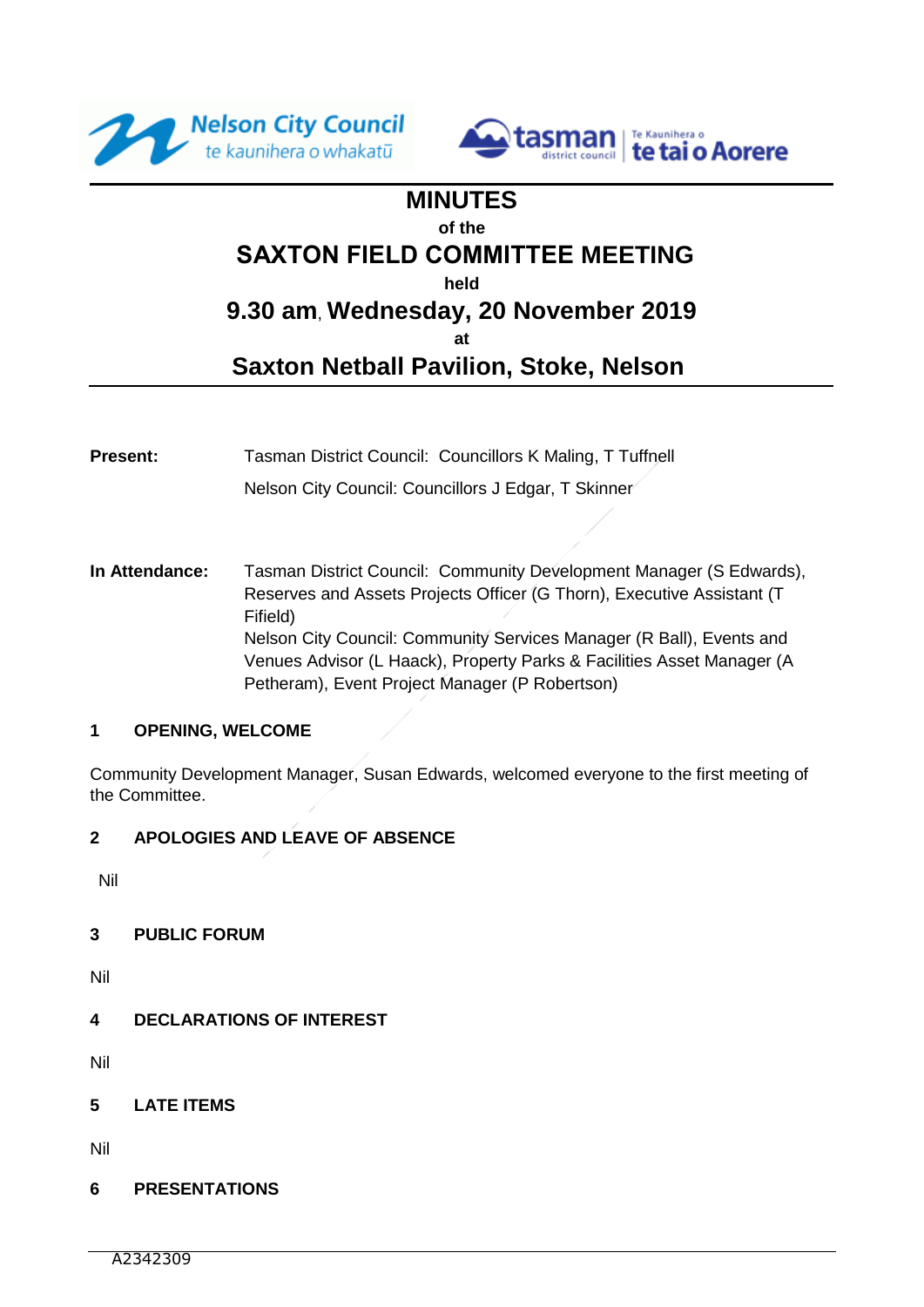#### Nil

# **7 REPORTS**

# **7.1 Appointment of Chairperson for 20 November meeting**

Ms Edwards spoke to the report which sought a Chairperson for today's meeting.

It was agreed that Cr Edgar be appointed as Chairperson.

#### **Moved Cr Maling/Cr Tuffnell SFC19-11-1**

### **That the Saxton Field Committee:**

**1. receives the Appointment of Chairperson for 20 November meeting report RSFC19- 11-1; and**

# **2. appoints Cr Edgar as Chairperson of the 20 November 2019 inaugural meeting. CARRIED**

# **7.2 Saxton Field Activity Report**

Glenn Thorn, Reserves and Assets Projects Officer, spoke to the report which updated the Committee on the progress of the capital projects for 2019/2020.

He noted:

- the work below Saxton Pond has been completed this is the last remaining piece of tidy up work to the pond area;
- there has been some vandalism at Saxton Field and Police have arrested a couple of people.

It was noted that the Reserve Management Plan publicity wording had a "management" feel to it which may have people focusing on the management aspect, as in who takes bookings verses what we are doing with the growth and vision of Saxton Field.

Lynette Haack, Events and Venues Advisor, said a marketing report will be included in the Committee's next agenda. She said feedback from the Committee's recent workshop has been compiled into a summary which will also be included in the report. The next step will be to engage a marketing group to see what we need to focus on in regard to the marketing strategy.

Ms Haack and Paula Robertson, Event Project Manager, provided the Subcommittee with an update on the upcoming Bay Dreams event:

- currently ticket sales also requiring camping facilities are down on the previous year, so it looks as though the majority of campers would be able to stay at Rutherford Park. If this is the case, there would be no provision for camping at Saxton Field;
- a small portion of campers could go to other camping grounds in Nelson;
- bus services will still be running in areas and if there is a need, Bay Dreams would still run a bus service to Richmond and may run one to Motueka if needed;
- if camping doesn't proceed at Saxton, it means the pavilion etc would be available for other bookings this summer.

Mr Petheram said the completion of the Athletics track was on time and he is very happy with the outcome.

It was noted that both Councils are working on improvements to the entranceway from